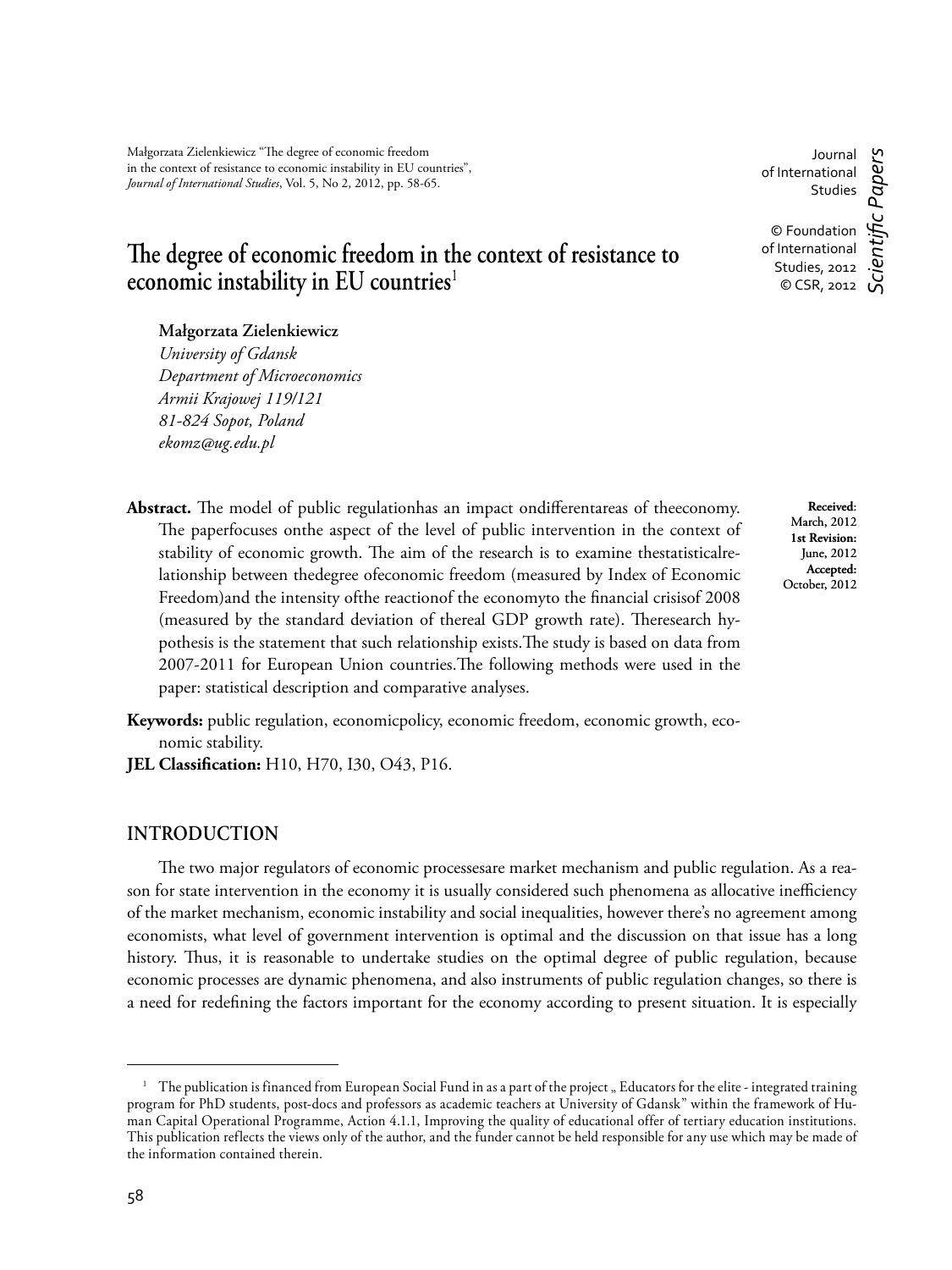accurate while the world faces the financial crisis. Present situation shows, that Lukas's statement from 1995 about the end of the problem connected with crisis is solved was too optimistic (Krugman 2012).

The paper focuses on the aspect of the level of public intervention in the context of stability of economic growth. The aim of the research is to examine the statistical relationship between the degree of economic freedom (measured by Index of Economic Freedom) and the intensity of the reaction of the economy to the financial crisis of 2008 (measured by the standard deviation of the real GDP growth rate). The research hypothesis is the statement that such relationship exists. The study is based on data from 2007-2011 for European Union countries. The following methods were used in the paper: statistical description and comparative analyses.

# DIFFERENT APPROACHES TO PUBLIC REGULATION

An issue related to the regulation of markets is setting the optimal level of regulation, since it is possible to overshoot the market. Adjusting the markets is connected with a cost of acquiring information, people involved in theregulation and control bodies and other transaction costs (increasing with increasing regulationsize), as well as the costs associatedwith the riskof error (decreasing with the increase inthe number ofparticipants inthe legislative process (Wilkin, 2005).

Amongeconomists there is also no the consensus about the capacity of public institutions to solve market problems. Advocates of economic freedom raises the question of government failure, such as the submission of private interests by public decision-makers, cognitive errors, a delay in time between the moment of applying the solution and the moment of appearing the results, obtaining or neutralization effects of public regulations by the market players due to predictability of government action and many more(Datta-Chaudhuri, 1990).

The quality of public institutionsis main theme of considerations in manyeconomic theories. For example, in economictheory of regulation there was formulated the model of optimal distribution of the benefitsofprice regulation andcontrolinputs (Peltzmanmodel), which maximizespolitical supportfunction, where P is the price of the product, and  $\Pi$ -profits madeby the company representa pressure group. Withthe existence of many interest groups, the price is not on the socially optimal levelorat the level of monopoly price, but between them andthe benefits ofpublic regulationare sharedin proportion to thebargaining powerpossessed(Peltzman, 1976).In the Becker's model, in turn, competitionamong pressure groupsleads toafavorableadjustmentfor this group, which is able toachieve the greatestadvantage, while othergroupsbear the costs of regulation (Becker, 1983).

Regulationmodelshave manyexpansions, including "capturetheory" (Stigler, 1971) and the concept of"rent-seeking" which indicates the possibility ofenforcementbymarket playerssuchpublic regulation, which actuallyprotects them fromcompetition (Crew and Parker, 2006). It shows that publicregulationis not always a responseto thefailure of the market mechanism or economic instability. If public institutions are imperfect, it may raise the question about necessity of regulating the economy.

# ECONOMIC FREEDOM IN EUROPEAN UNION

Public regulation includes many different areas of activity of public institutions. For measuring the scale of the activity of the state in the economy it might be used Index of Economic Freedom (IEF). IEF is an index published by The Wall Street Journal from 1995 year and is based on statistics from organizations like the World Bank, the International Monetary Fund, the Economist Intelligence Unit and various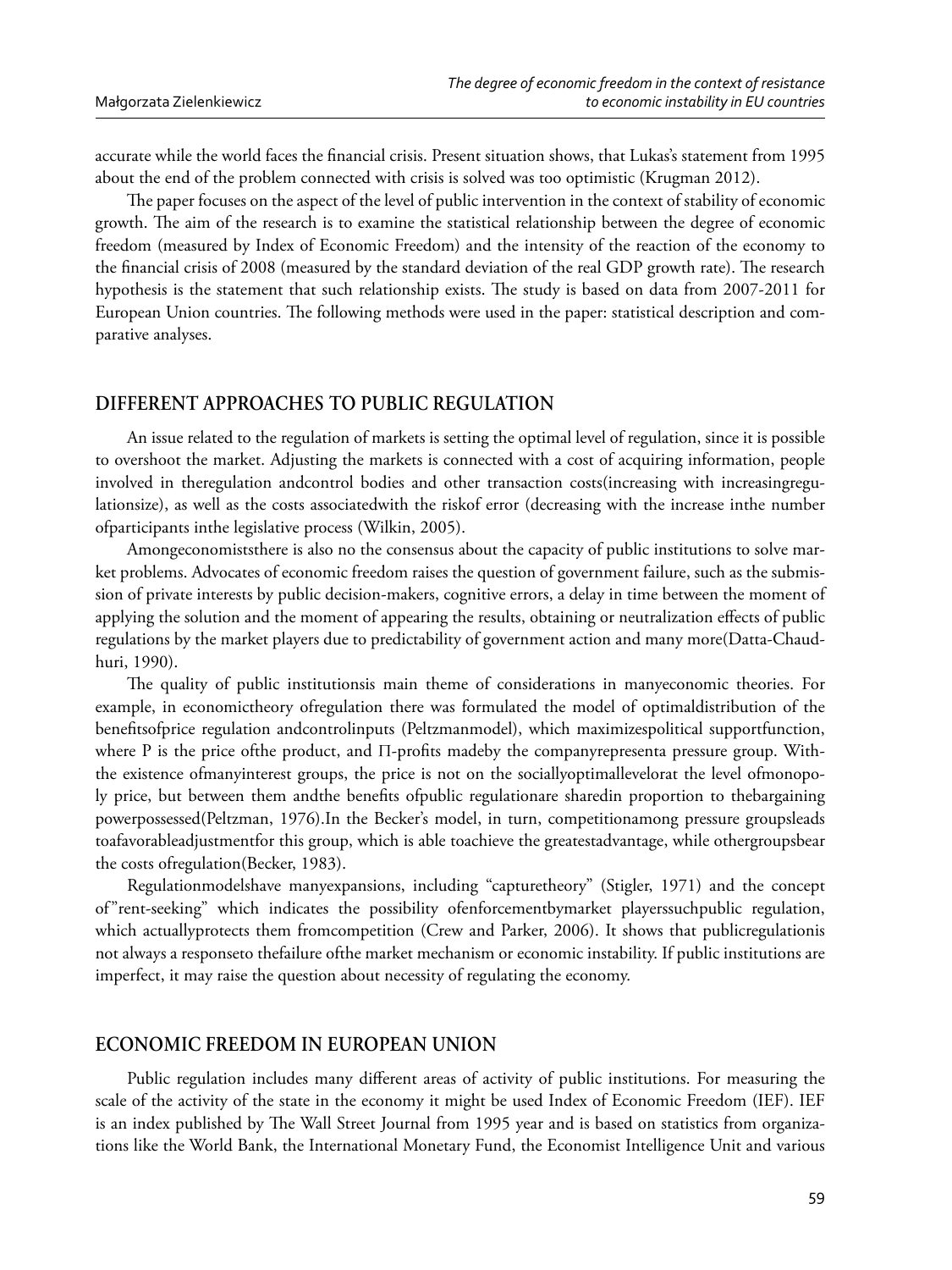government agencies, websites, news reports and journal articles. All data received from government sources are verified with independent, internationally recognized sources. In this index each countryis ratedon a scale from0 to100 points (where 100 is the maximum of economicfreedom) according to the criteriadivided into10 categories (http://www.heritage.org/index):

- Business Freedom: measures the ability to start, operate, and close a business;
- Trade Freedom: measures the absence of barriers that affect imports and exports of goods and services;
- Monetary Freedom: measures price stability with an assessment of price controls;
- Government Spending: measures the level of government expenditures (including consumption and transfers) as a percentage of GDP;
- Fiscal Freedom: measures the tax burden imposed by government;
- Property Rights: measures the ability of individuals to accumulate private property, secured by clear laws that are fully enforced by the state;
- Investment Freedom: measures the constraints on the flow of investment capital;
- Financial Freedom: measuresbanking efficiency, independence from government control and interference in the financial sector;
- Freedom from Corruption: measures the level of corruption (the higher the level of corruption, the lower the level of economic freedom score);
- Labor Freedom: measures the level of regulation of country's labor market.

Total IEF is an average of scores obtainedin the differentareas by each country. The index was used in the research because of its complexity in terms ofthe impactof thepublicregulation ondifferent areas ofthe economies.



Picture 1. The dynamics of IEF in European Union in 1995-2012 Source: http://www.heritage.org/index.

Picture 1 shows the dynamics of IEF in a period 1996-2012 in old and new members of European Union. The level of economic freedom generally shows an increasing trend, especially in EU-12 countries, however after financial crisis the economic freedom was slightly limited . The differences between old and new members decreases but "old" Union is still on the higher level of economic freedom than EU-12.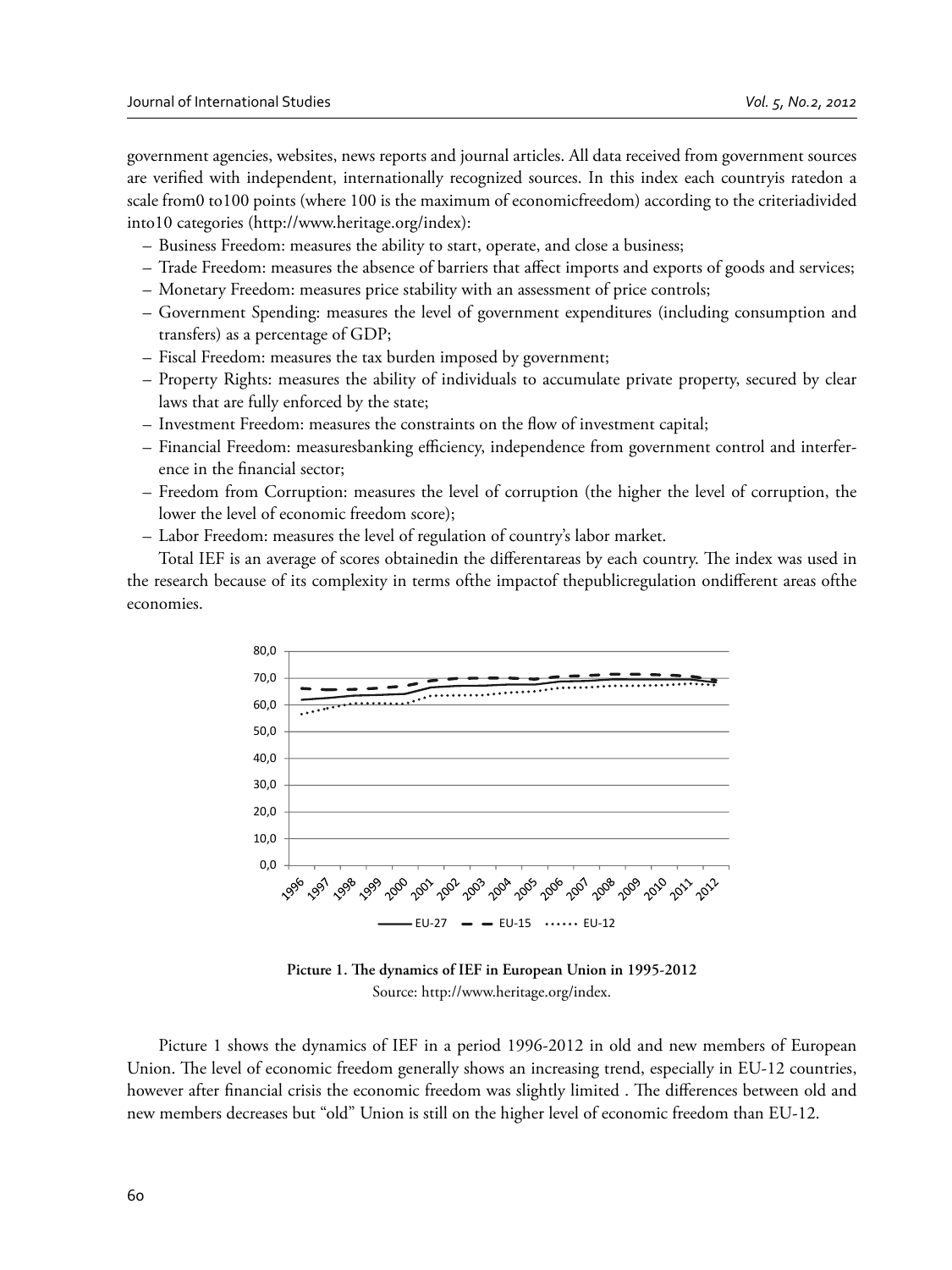

Picture 2. The level of IEF's components in European Union in 2012 Source: http://www.heritage.org/index.

Picture 2 shows the level of economic freedom in particular areas of government activity. The main differences between EU-15 and EU-12 appears in area of fiscal and government spending freedom, business freedom, the level of corruption and respecting the property rights. "Old" EU is more engaged in activities typical for welfare states but seems to show higher quality of public institutions (freedom from corruption) and also gives higher freedom for business activities undertaken by citizens. An analysis of relationship between this kind of differences and the level and stability of GDP in EU countries is the main aim of the next part of the paper.

# **THE RELATIONSHIP BETWEEN ECONOMIC FREEDOM AND THE LEVEL AND STABILITY OF THE ECONOMIC GROWTH IN EU COUNTRIES**

The aim of this part of the research is to identify the statistical relationship between Index of Economic Freedom (and its components), the level of GDP per capita andthe standard deviation of thereal GDP growth rate in EU countries. In order to examine which countries (according to the level of economic freedom) have coped better with financial crisis of 2008, the study was conducted in the following stages:

- Checking of the level of economic freedom before the crisis (data from 2007);
- Checking of the level of GDP per capita in 2007 and the real GDP growth rate in a period 2007- 2011;
- Calculating the standard deviation for the growth rate during the considered period to examine the intensity of instability of GDP during crisis period;
- Ranking the countries according to the intensity of the standard deviation;
- Calculating the Pearson's and Spearman's correlation coefficients for IEF, its components, GDP per capita and standard deviation of the GDP growth rate;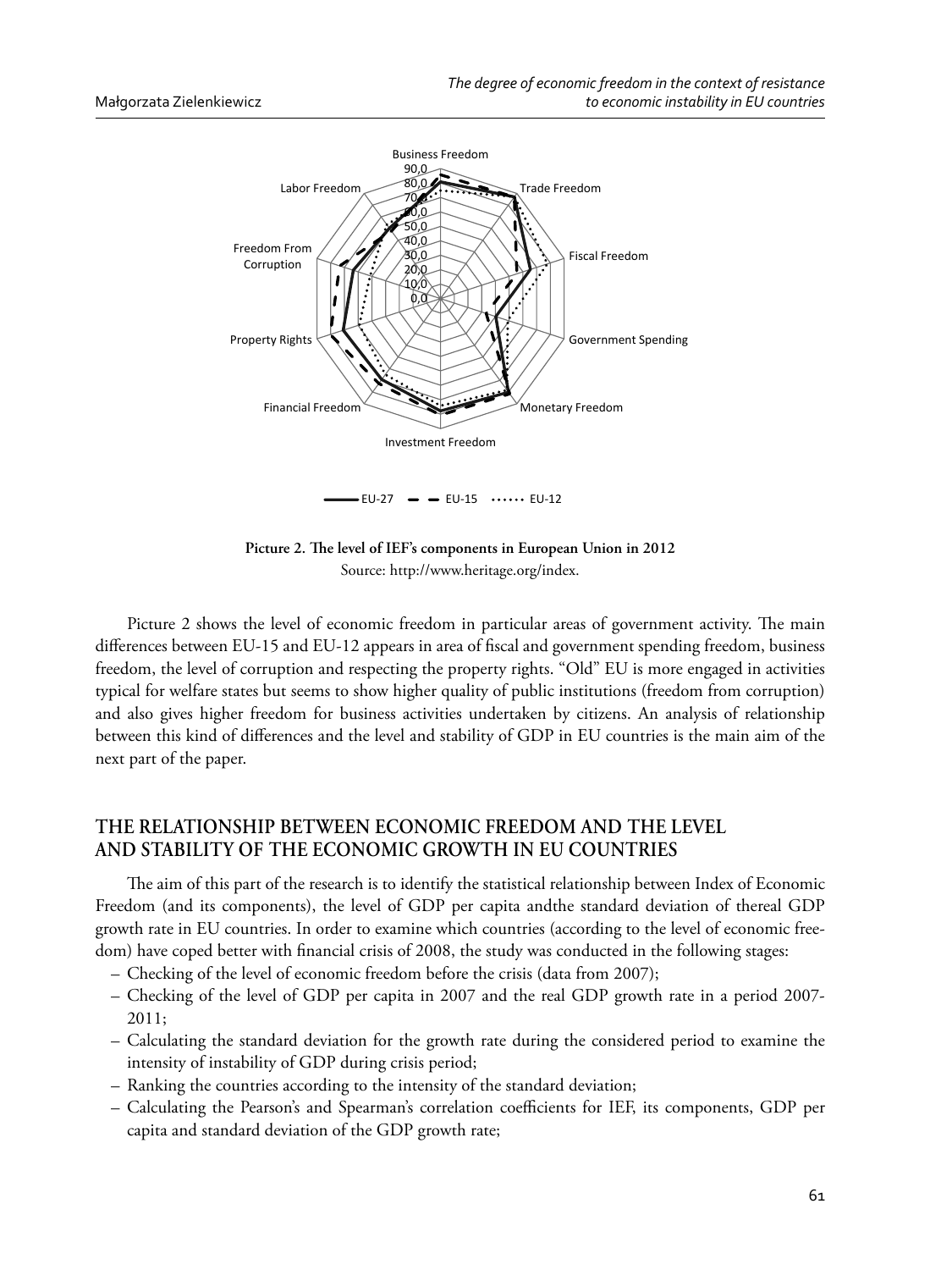– Ranking the components of IEF according to its intensity of determining the level of GDP and the deviation from GDP growth rate.

Table 1 shows the level of economic freedom in 10 areas measured by IEF in the year before the crisis of 2008. Table 2 shows GDP per capita and the position in the ranking (first place means the highest GDP per capita), real GDP growth rate in period 2007-2011, standard deviation for the fluctuations of the rate and the position in the ranking (first place means the minor fluctuations).

The highest level of total IEF had Ireland, Denmark, Luxemburg, Estonia, The Netherland and United Kingdom. Last in the ranking were Italy and Greece. Except of Estonia, these are not the countries which has reacted most intensively to the financial crisis. The major fluctuation took place in following countries: Latvia, Lithuania, Estonia, Romania, Slovakia and Slovenia. The most stable situation was in Poland, Portugal, France and Belgium. There are also an interesting cases, where after strong decrease of GDP growth rate, the rate increased rapidly and reached the positive result in 2010 (Estonia, Lithuania). However, the ability to raising form the collapse doesn't provide the resistance to the fluctuations. It seems that total IEF doesn't have the major meaning for resistance of economies to the GDP growth rate instability. Correlation coefficients confirm that assumption.

Table 1

| Country        | Total IEF      | <b>Business</b> Freedom | Trade Freedom  | Fiscal Freedom | Government Spending | Monetary Freedom | Investment Freedom | Financial Freedom | Property Rights | Freedom From Cor-<br>ruption | Labor Freedom |
|----------------|----------------|-------------------------|----------------|----------------|---------------------|------------------|--------------------|-------------------|-----------------|------------------------------|---------------|
| $\,1\,$        | $\overline{c}$ | $\overline{\mathbf{3}}$ | $\overline{4}$ | 5              | 6                   | $\overline{7}$   | 8                  | 9                 | 10              | 11                           | 12            |
| Austria        | 71,9           | 81,7                    | 86,6           | 50,3           | 24,7                | 86,0             | 70                 | 70                | 90              | 87                           | 70,1          |
| Belgium        | 70,2           | 92,6                    | 86,6           | 44,1           | 26,5                | 80,5             | 90                 | 80                | 80              | 74                           | 70,8          |
| Bulgaria       | 64,9           | 70,3                    | 70,8           | 82,4           | 57,8                | 75,8             | 60                 | 60                | 30              | 40                           | 79,8          |
| Cyprus         | 73,3           | 70,0                    | 81,6           | 79,4           | 44,8                | 84,7             | 70                 | 70                | 90              | 57                           | 70,0          |
| Czech Republic | 70,4           | 61,1                    | 86,6           | 69,9           | 47,1                | 86,3             | 70                 | 80                | 70              | 43                           | 59,7          |
| Denmark        | 78,6           | 94,8                    | 86,6           | 34,2           | 12,8                | 86,8             | 80                 | 90                | 90              | 95                           | 99,9          |
| Estonia        | 75,2           | 79,9                    | 86,6           | 84,5           | 61,8                | 83,0             | 90                 | 90                | 90              | 64                           | 49,7          |
| Finland        | 74,0           | 95,3                    | 86,6           | 63,1           | 23,5                | 89,9             | 70                 | 80                | 90              | 96                           | 45,6          |
| France         | 64,6           | 87,2                    | 81,6           | 46,3           | 13,5                | 81,0             | 50                 | 60                | 70              | 75                           | 56,1          |
| Germany        | 71,8           | 88,9                    | 86,6           | 61,4           | 33,7                | 81,5             | 90                 | 50                | 90              | 82                           | 44,2          |
| Greece         | 60,3           | 69,7                    | 81,6           | 62,4           | 53,4                | 78,4             | 50                 | 40                | 50              | 43                           | 58,0          |
| Hungary        | 66,6           | 70,2                    | 86,6           | 68,8           | 26,8                | 76,6             | 70                 | 60                | 70              | 50                           | 68,7          |
| Ireland        | 78,7           | 92,1                    | 86,6           | 71,7           | 65,9                | 85,3             | 90                 | 90                | 90              | 74                           | 80,6          |
| Italy          | 60,3           | 77,0                    | 81,6           | 52,8           | 31,5                | 80,5             | 70                 | 60                | 50              | 50                           | 74,4          |
| Latvia         | 65,8           | 74,5                    | 86,6           | 83,9           | 61,3                | 74,2             | 70                 | 70                | 50              | 42                           | 66,9          |
| Lithuania      | 71,3           | 84,3                    | 86,6           | 86,5           | 70,8                | 81,1             | 70                 | 80                | 50              | 48                           | 57,3          |
| Luxembourg     | 76,2           | 76,9                    | 86,6           | 65,3           | 44,0                | 80,2             | 90                 | 80                | 90              | 85                           | 47,8          |
| Malta          | 65,7           | 70,0                    | 86,6           | 61,1           | 27,7                | 80,0             | 50                 | 70                | 90              | 66                           | 60,0          |
| Poland         | 64,1           | 55,3                    | 86,6           | 68,6           | 44,8                | 80,3             | 50                 | 50                | 50              | 34                           | 61,4          |

The level of Index of Economic Freedom and its components in EU countries in 2007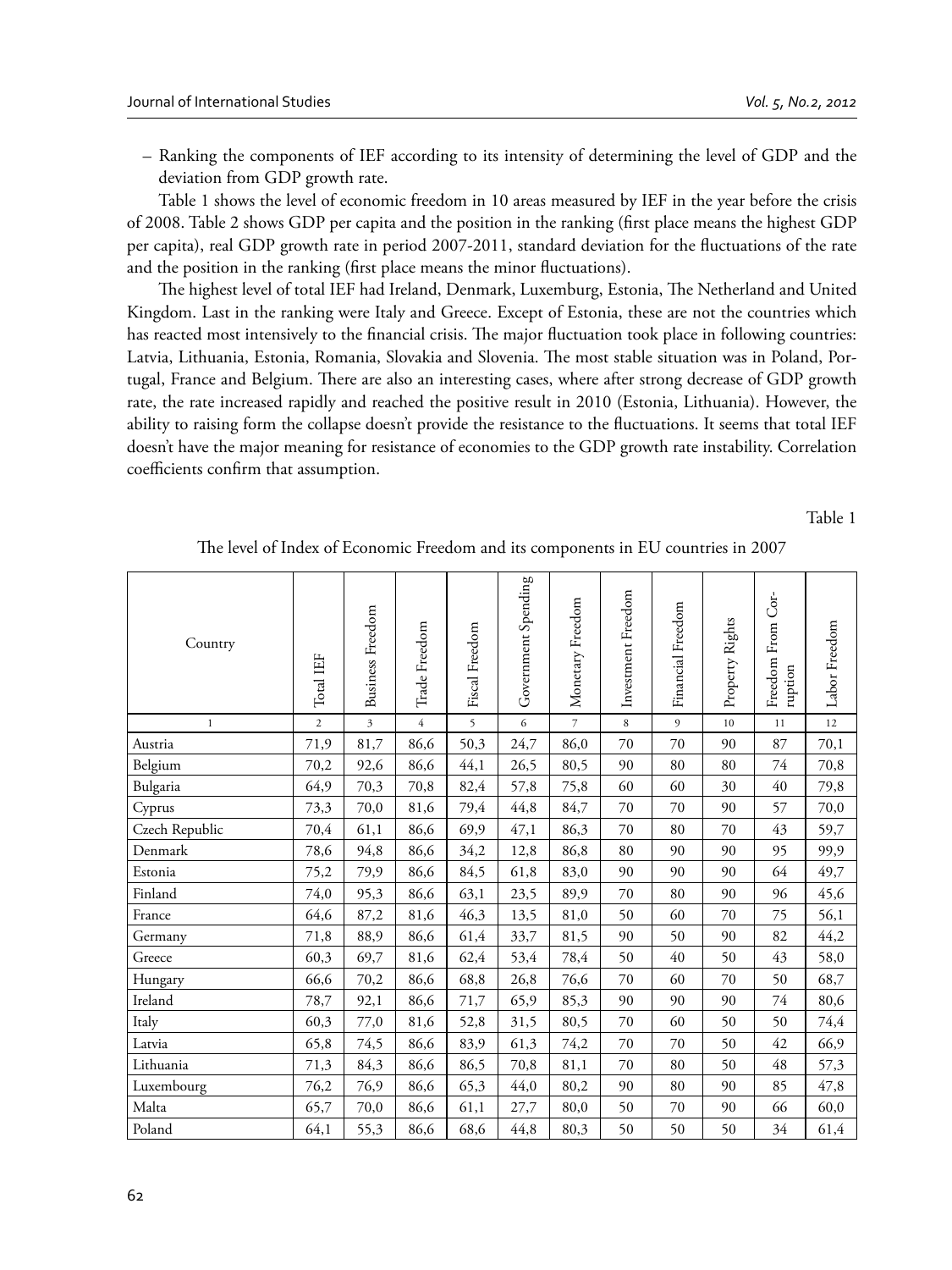### Małgorzata Zielenkiewicz

|                 | $\overline{c}$ | 3    | 4    |      | 6    |      | 8  | 9  | 10 | 11 | 12   |
|-----------------|----------------|------|------|------|------|------|----|----|----|----|------|
| Portugal        | 64             | 78.6 | 86.6 | 62,3 | 35,4 | 80.4 | 70 | 50 | 70 | 65 | 41,5 |
| Romania         | 64,7           | 73,2 | 84,0 | 85,9 | 71,0 | 69,7 | 50 | 60 | 30 | 30 | 58,0 |
| l Slovakia      | 69,5           | 70,7 | 86,6 | 89,5 | 53,7 | 76,6 | 70 | 80 | 50 | 43 | 76,1 |
| Slovenia        | 64,6           | 72,9 | 86,6 | 54,6 | 30,9 | 78,9 | 70 | 50 | 50 | 61 | 41,2 |
| Spain           | 70,2           | 78,0 | 86,6 | 55,2 | 54,8 | 78,5 | 70 | 80 | 70 | 70 | 49,3 |
| Sweden          | 71,9           | 94,2 | 81,4 | 33,1 | 3,6  | 83,8 | 80 | 70 | 90 | 92 | 65,0 |
| The Netherlands | 74,7           | 88.4 | 86.6 | 48,8 | 34,9 | 87,2 | 90 | 80 | 90 | 86 | 62,7 |
| United Kingdom  | 74,5           | 91,2 | 86,6 | 62   | 42,7 | 81,3 | 90 | 90 | 90 | 86 | 79,0 |

Source: http://www.heritage.org/index.

Table 2

The level of GDP per capita and real GDP growth rate in EU countries in 2007-2011

|                 | GDP                  | Position                | Real GDP growth rate |                |         |        |                |                       |                            |  |  |
|-----------------|----------------------|-------------------------|----------------------|----------------|---------|--------|----------------|-----------------------|----------------------------|--|--|
| Country         | per capita<br>(2007) | in the<br>ranking       | 2007                 | 2008           | 2009    | 2010   | 2011           | Standard<br>deviation | Position in<br>the ranking |  |  |
| Austria         | 30 900               | 5                       | 3,7                  | 1,4            | $-3,8$  | 2,1    | 2,7            | 2,62                  | 10                         |  |  |
| Belgium         | 28 900               | 9                       | 2,9                  | $\mathbf{1}$   | $-2,8$  | 2,4    | 1,8            | 2,03                  | $\overline{4}$             |  |  |
| Bulgaria        | 10 000               | 27                      | 6,4                  | 6,2            | $-5,5$  | 0,4    | 1,7            | 4,38                  | 20                         |  |  |
| Cyprus          | 23 600               | 14                      | 5,1                  | 3,6            | $-1,9$  | 1,3    | 0,5            | 2,44                  | 6                          |  |  |
| Czech Republic  | 20 700               | 17                      | 5,7                  | 3,1            | $-4,5$  | 2,5    | 1,9            | 3,38                  | 15                         |  |  |
| Denmark         | 30 600               | 6                       | 1,6                  | $-0,8$         | $-5,7$  | 1,6    | 1,1            | 2,77                  | 12                         |  |  |
| Estonia         | 17 500               | 20                      | 7,5                  | $-4,2$         | $-14,1$ | 3,3    | 8,3            | 8,39                  | 25                         |  |  |
| Finland         | 29 400               | $\overline{7}$          | 5,3                  | 0,3            | $-8,5$  | 3,3    | 2,7            | 4,83                  | 21                         |  |  |
| France          | 26 900               | 11                      | 2,3                  | $-0,1$         | $-3,1$  | 1,7    | 1,7            | 1,97                  | $\overline{3}$             |  |  |
| Germany         | 28 900               | 10                      | 3,3                  | 1,1            | $-5,1$  | 4,2    | $\overline{3}$ | 3,36                  | 14                         |  |  |
| Greece          | 22 500               | 15                      | 3,5                  | $-0,2$         | $-3,1$  | $-4,9$ | $-7,1$         | 3,70                  | 18                         |  |  |
| Hungary         | 15 400               | 22                      | 0,1                  | 0,9            | $-6,8$  | 1,3    | 1,6            | 3,15                  | 13                         |  |  |
| Ireland         | 36 600               | $\overline{2}$          | 5,4                  | $-2,1$         | $-5,5$  | $-0,8$ | 1,4            | 3,63                  | 17                         |  |  |
| Italy           | 26 000               | 13                      | 1,7                  | $-1,2$         | $-5,5$  | 1,8    | 0,4            | 2,70                  | 11                         |  |  |
| Latvia          | 14 300               | 24                      | 9,6                  | $-3,3$         | $-17,7$ | $-0,9$ | 5,5            | 9,36                  | 27                         |  |  |
| Lithuania       | 14 800               | 23                      | 9,8                  | 2,9            | $-14,8$ | 1,5    | 5,9            | 8,43                  | 26                         |  |  |
| Luxembourg      | 68 500               | $\mathbf{1}$            | 6,6                  | $-0,7$         | $-4,1$  | 2,9    | 1,7            | 3,58                  | 16                         |  |  |
| Malta           | 19 500               | 19                      | 4,6                  | $\overline{4}$ | $-2,4$  | 3,4    | 1,9            | 2,52                  | 8                          |  |  |
| Poland          | 13 600               | 25                      | 6,8                  | 5,1            | 1,6     | 3,9    | 4,3            | 1,69                  | $\mathbf{1}$               |  |  |
| Portugal        | 19 600               | 18                      | 2,4                  | $\theta$       | $-2,9$  | 1,4    | $-1,7$         | 1,94                  | $\overline{2}$             |  |  |
| Romania         | 10 400               | 26                      | 6,3                  | 7,3            | $-6,6$  | $-1,6$ | 2,5            | 5,15                  | 24                         |  |  |
| Slovakia        | 16 900               | 21                      | 10,5                 | 5,8            | $-4,9$  | 4,4    | 3,2            | 5,01                  | 23                         |  |  |
| Slovenia        | 22 100               | 16                      | 7                    | 3,4            | $-7,8$  | 1,2    | 0,6            | 4,89                  | 22                         |  |  |
| Spain           | 26 200               | 12                      | 3,5                  | 0,9            | $-3,7$  | $-0,3$ | 0,4            | 2,32                  | 5                          |  |  |
| Sweden          | 31 200               | $\overline{4}$          | 3,3                  | $-0,6$         | $-5$    | 6,6    | 3,7            | 4,02                  | 19                         |  |  |
| The Netherlands | 33 100               | $\overline{\mathbf{3}}$ | 3,9                  | 1,8            | $-3,7$  | 1,6    | $\mathbf{1}$   | 2,51                  | $\overline{\mathcal{I}}$   |  |  |
| United Kingdom  | 29 100               | 8                       | 3,6                  | $-1$           | $-4$    | 1,8    | 0,9            | 2,60                  | 9                          |  |  |

Source: own study on the basis of data from Eurostat.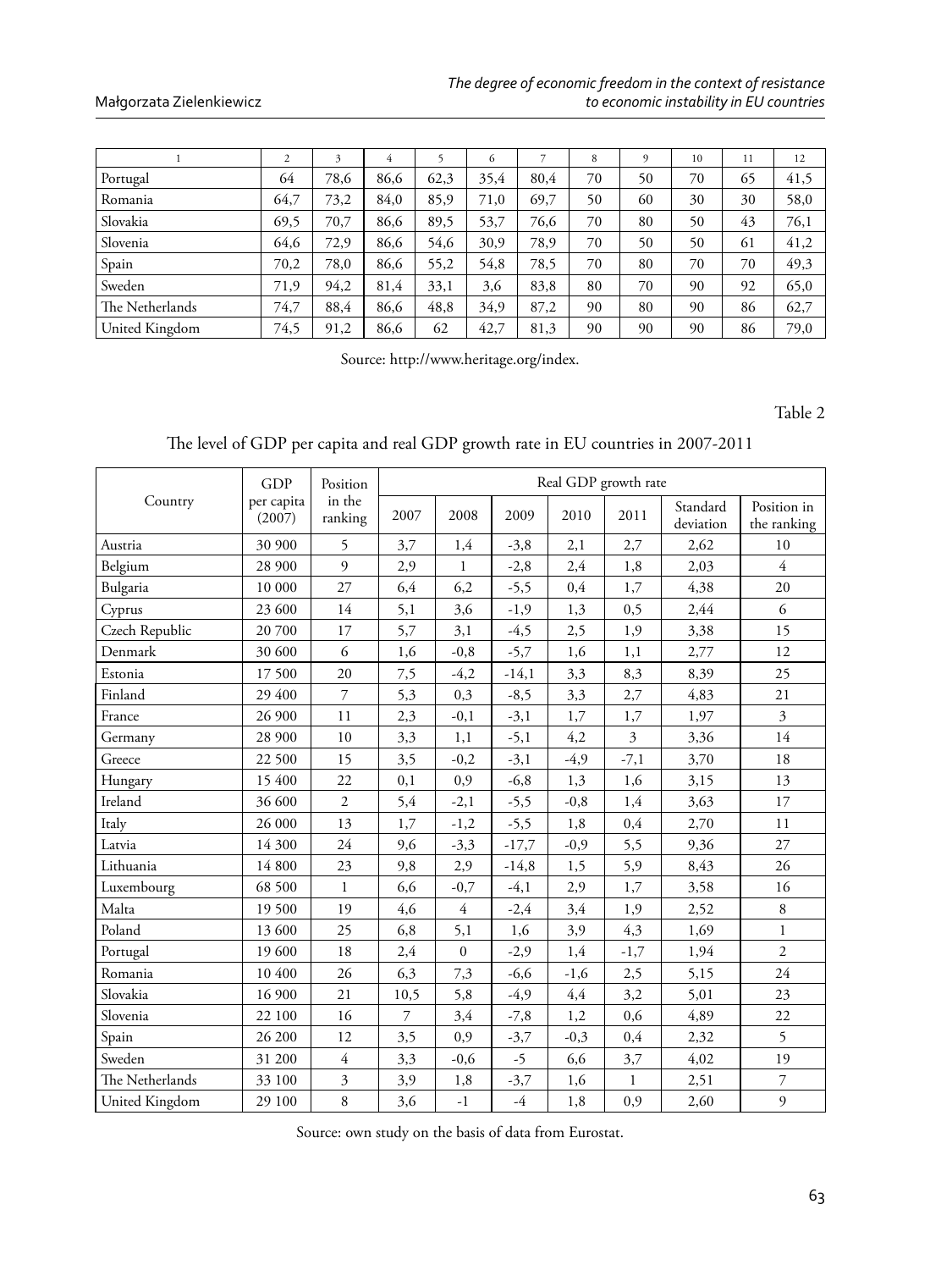Table 3 shows Pearson's and Spearman's correlation coefficients for Index of Economic Freedom, its components, GDP per capita and the standard deviation for GDP growth rate in EU countries. Pearson's correlation coefficient (r<sub>p</sub>) measures the linear relationship between factors. For standard deviation negative result means, that the higher level of economic freedom is accompanied by a lower instability of GDP growth rate, therefore the minus result was treated as conducive factor for economic stability. For GDP per capita negative result means, that the higher level of economic freedom is accompanied by a lower level of GDP, therefore minus result was classified as not supportive for stability. Spearman's correlation coefficient  $(r_{\rm s})$  is based on the positions in the rankings, therefore positive result in all cases means the factor is supportive.

Table 3

|                         | Conducive                                                                                                                                                |                                                                     | Unconducive                                          |                                                                                                                       |                                              |                                                          |  |
|-------------------------|----------------------------------------------------------------------------------------------------------------------------------------------------------|---------------------------------------------------------------------|------------------------------------------------------|-----------------------------------------------------------------------------------------------------------------------|----------------------------------------------|----------------------------------------------------------|--|
|                         | Kind of freedom                                                                                                                                          | $\mathbf{r}_{_{\mathrm{p}}}$                                        | $\mathbf{r}_{\rm s}$                                 | Kind of freedom                                                                                                       | $\mathbf{r}_{_{\mathrm{p}}}$                 | $r_{\rm s}$                                              |  |
| Stability               | Freedom From Corruption<br><b>Property Rights</b><br>Monetary Freedom<br>Labor Freedom<br><b>Business Freedom</b><br>Trade Freedom<br>Investment Freedom | $-0,30$<br>$-0,30$<br>$-0,26$<br>$-0,14$<br>$-0,01$<br>0,05<br>0,07 | 0,27<br>0,14<br>0,20<br>0,07<br>0,00<br>0,03<br>0,02 | Fiscal Freedom<br>Government Spending<br>Financial Freedom<br><b>Total IEF</b><br>Investment Freedom<br>Trade Freedom | 0,59<br>0,54<br>0,19<br>0,06<br>0,07<br>0,05 | $-0,56$<br>$-0,44$<br>$-0,11$<br>$-0,12$<br>0,02<br>0,03 |  |
|                         | Conducive                                                                                                                                                |                                                                     | Unconducive                                          |                                                                                                                       |                                              |                                                          |  |
|                         | Kind of freedom                                                                                                                                          | $\mathbf{r}_{_{\mathrm{p}}}$                                        | $\mathbf{r}_s$                                       | Kind of freedom                                                                                                       | $\mathbf{r}_{_{\mathrm{p}}}$                 | $r_{\rm s}$                                              |  |
|                         | Freedom From Corruption                                                                                                                                  | 0,69                                                                | 0,87                                                 | Fiscal Freedom                                                                                                        | $-0,44$                                      | $-0,64$                                                  |  |
|                         | Property Rights                                                                                                                                          | 0,61                                                                | 0,74                                                 | Government Spending                                                                                                   | $-0,30$                                      | $-0,51$                                                  |  |
|                         | <b>Investment Freedom</b>                                                                                                                                | 0,55                                                                | 0,70                                                 | Labor Freedom                                                                                                         | $-0,06$                                      | 0,08                                                     |  |
|                         | <b>Total IEF</b>                                                                                                                                         | 0,54                                                                | 0,62                                                 |                                                                                                                       |                                              |                                                          |  |
| Level of GDP per capita | <b>Business Freedom</b>                                                                                                                                  | 0,43                                                                | 0,66                                                 |                                                                                                                       |                                              |                                                          |  |
|                         | Monetary Freedom                                                                                                                                         | 0,43                                                                | 0,66                                                 |                                                                                                                       |                                              |                                                          |  |
|                         | Financial Freedom                                                                                                                                        | 0,33                                                                | 0,46                                                 |                                                                                                                       |                                              |                                                          |  |
|                         | Trade Freedom                                                                                                                                            | 0,23                                                                | 0,52                                                 |                                                                                                                       |                                              |                                                          |  |
|                         | Labor Freedom                                                                                                                                            | $-0,06$                                                             | 0,08                                                 |                                                                                                                       |                                              |                                                          |  |

### Correlation coefficients for Index of Economic Freedom, its components, GDP per capita and the standard deviation for GDP growth rate

Source: own study.

According to the calculations, the most conductive for resistance to GDP instability are: Freedom From Corruption, Property Rights, Monetary Freedom. Negative and relatively the strongest correlations hasFiscal Freedom and Government Spending. It suggest that welfare states economies are statistically more resistant to fluctuation of GDP growth rate, in condition of the high quality of public institutions. The correlation of Trade and Investment Freedom is not specified (contradictory results) and for other kinds of economic freedom the correlation is very low.

In case of the level of GDP per capita economic freedom seems to have greater importance. Freedom From Corruption, Property Rights and Investment Freedom are most correlated with GDP per capita. Also Business and Financial Freedom seems to be supportive for reaching the high level of GDP. There is negative correlation between Fiscal Freedom and Government Spending. Labor Freedom has contradictory results.